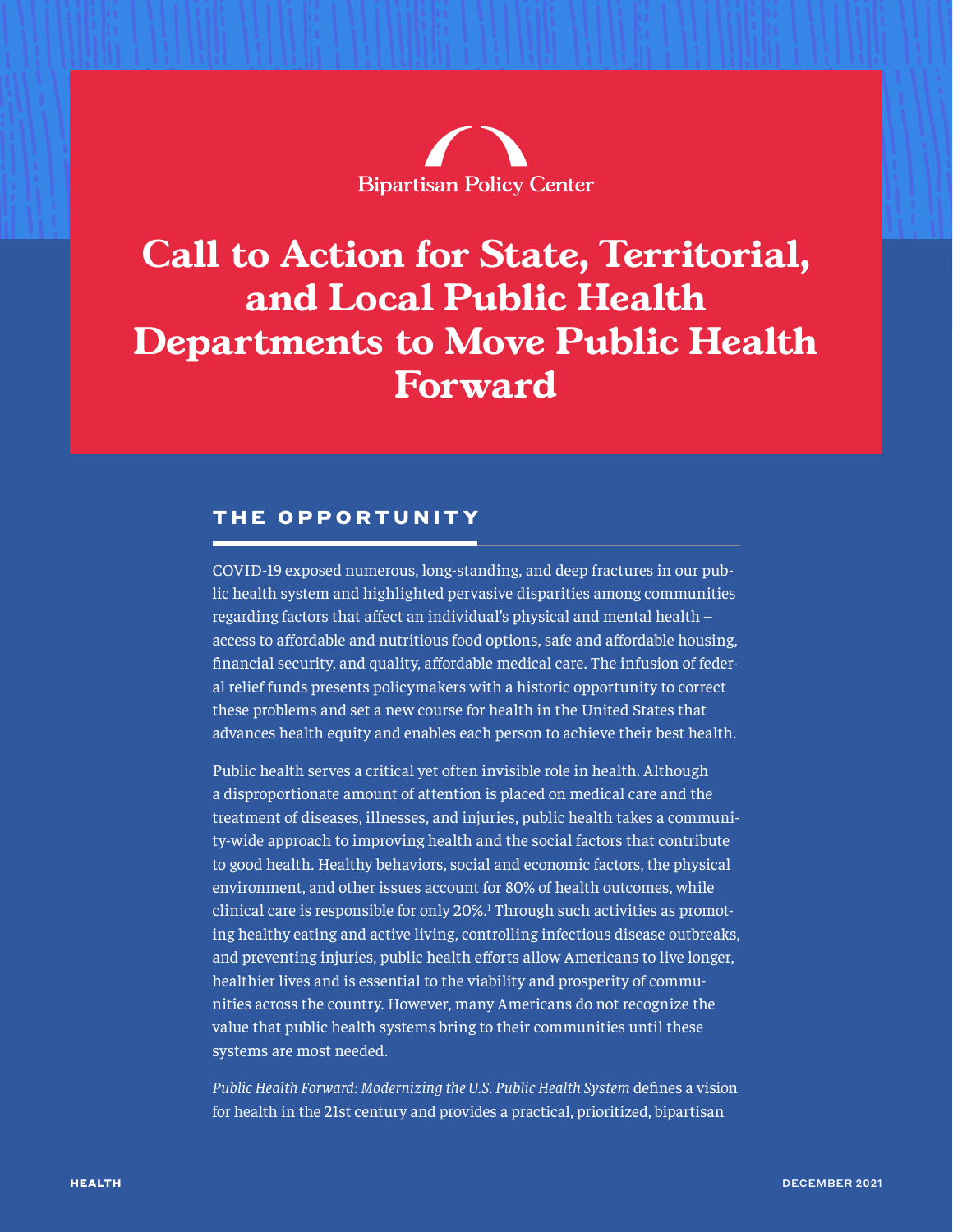set of actions for policymakers and public health officials to guide strategic investments and decision-making to achieve this vision. These actions are informed by evidence, build on previous consensus frameworks and objectives, and represent work by national thought leaders that has the support of public health practitioners across the country. **The nation's safety, security, and economic prosperity depends on a strong public health system.** *We respectfully urge state and local public health officials to act now to fully realize the potential of this unique moment and secure the future of the public's health.*

#### THE VISION

In 2026, the United States is becoming a healthier nation because elected and public health officials seized the historic opportunity to invest in new and transformative ways to modernize the governmental public health system. The system is prepared to respond to a range of public health challenges, including a pandemic, obesity, mental illness, substance abuse, and climate change. In a healthier America:

- **Advances in health equity continue to be made** because public health departments partner with various sectors (e.g., housing, food, transportation), stakeholders (e.g., businesses, faith-based organizations, community-based organizations (CBOs), health care), and community members, and also engage in Tribal consultation, toward the shared goal of providing a fair and just opportunity for all to achieve good health and well-being.
- **Sufficient, predictable, and flexible public health funding supports the public health system** to sustain healthy communities. States, territories, and localities act quickly to protect the public from expected and unexpected health issues. This means that all public health departments have the necessary resources to support nationally agreed-upon core programs and cross-cutting skills and to meet national public health practice standards.
- **A robust, modern, interoperable, and secure public health information system delivers real-time, accurate, and actionable data** to help public health officials detect new or growing threats, identify groups that may be at risk, and respond quickly with tailored policy, practice, and program interventions. Public health departments also translate and share data with policymakers and other stakeholders in a timely manner.
- **Modernized laws, policies, and statutes** protect and promote the public's health in a manner that reflects ongoing threats and challenges, enables public health officials to make decisions without political influence, and ensures public health responsibilities remain intact and protected.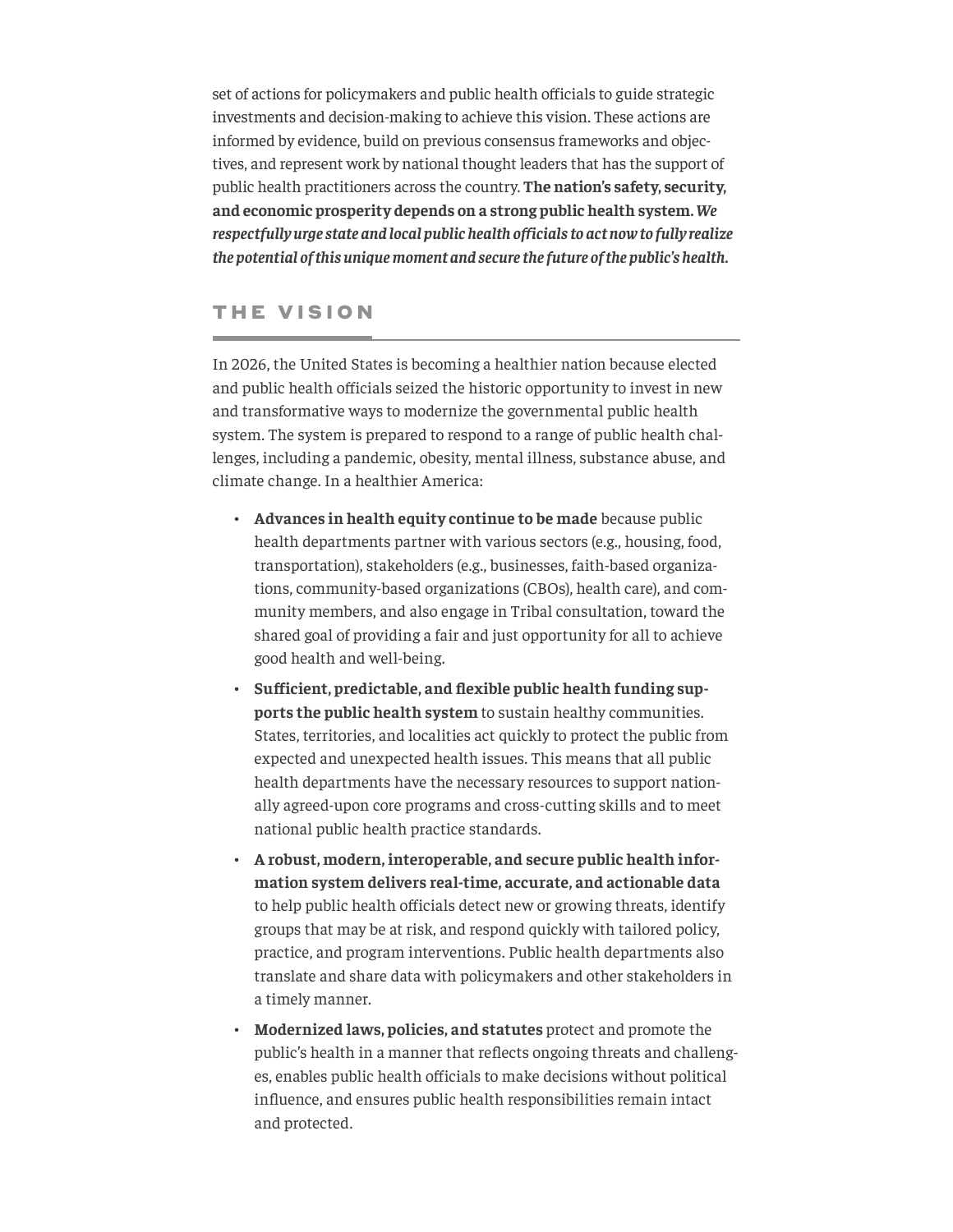• **A highly skilled, trained, and diverse public health workforce** provides evidence-informed programs and services that address community health needs, encourage healthy behaviors, and act swiftly to respond to emerging threats. Staff feel valued and incentives exist to pursue long careers in governmental public health.

### RECOMMENDED ACTIONS FOR PUBLIC **HEALTH DEPARTMENTS**

#### Financing

- 1. **Provide flexible funding and maximize existing assets to support public health services and capabilities, including those needed to address health inequities.** 
	- A. Develop accountability measures for all funding streams.
	- B. Assess public health systems, including evaluating current investments and capacity, identifying gaps in core programs and cross-cutting skills, and analyzing whether they meet national public health standards.
	- C. Embed principles of health equity in core programs and crosscutting skills and dedicate resources as needed to ensure they are operational.
	- D. Collaborate with the state Medicaid agency to identify opportunities to co-fund health initiatives targeting communities experiencing health inequities.
	- E. As appropriate, explore resource sharing arrangements with neighboring departments to fill in gaps or increase effectiveness and efficiency of foundational public health services.
- 2. **Evaluate the social and economic impact of public health programs and strategies.**
	- A. Develop a dashboard to track high-level expenditures and progress toward meeting shared goals and targets.

#### Data and Information Technology

- 1. **Strengthen the collection of timely and actionable public health data to guide programs, respond to emergencies, and address health inequities.**
	- A. Consistently collect data needed to identify, document, and address health inequities in local communities.
	- B. Work with partners to submit data to public health departments that is timely, accurate, and complete.
	- C. Share and display this data in real time, with user-friendly data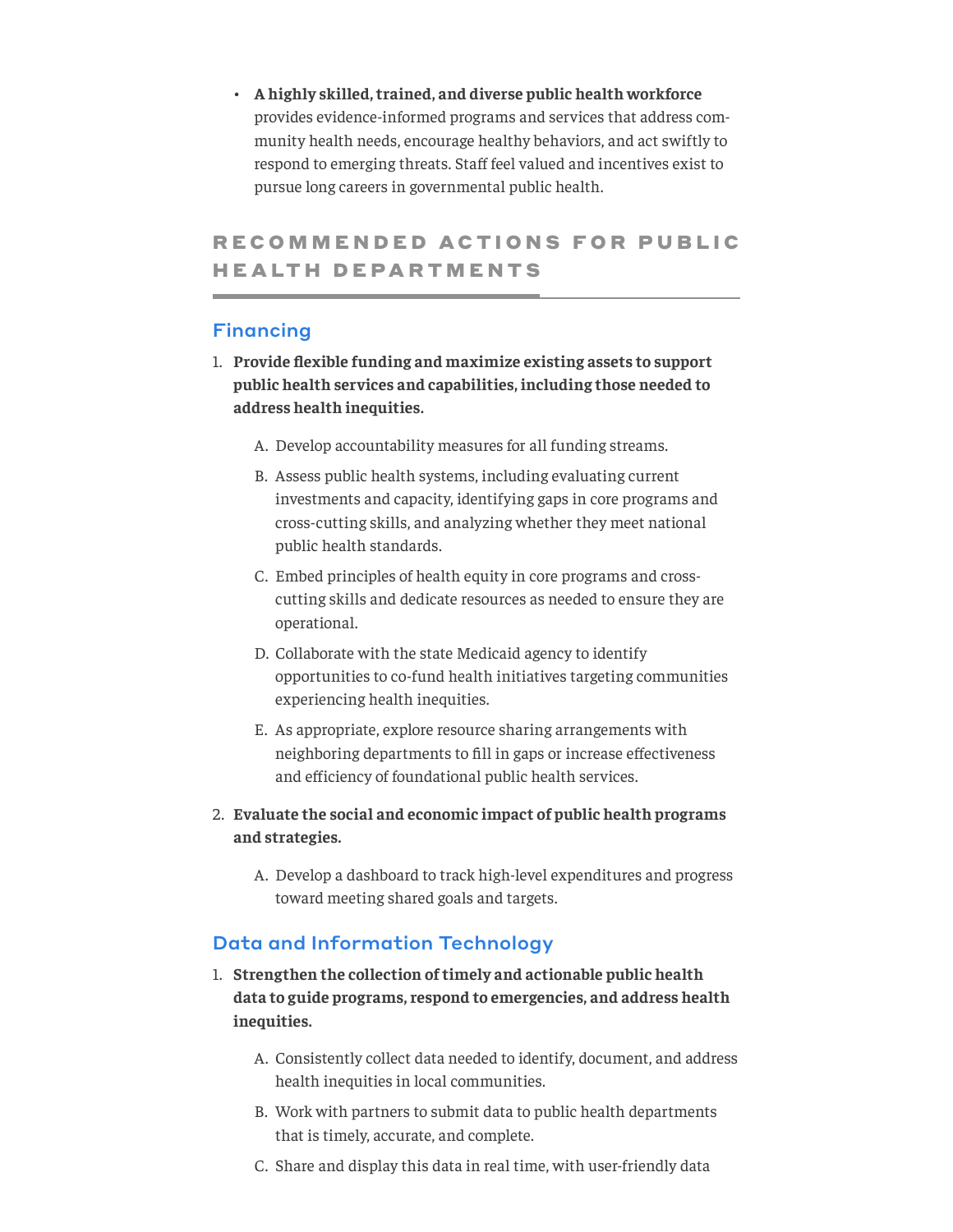dashboards available to other governmental agencies and the public.

#### 2. **Invest in data sharing between public health departments and health care entities.**

- A. Develop and implement policies and procedures that adhere to the standards of the Office of the National Coordinator for Health Information Technology (ONC) and the Centers for Disease Control and Prevention (ONC/CDC).
- B. Ensure that those reporting data are adhering to ONC/CDC standards.
- C. Enter into data-sharing agreements with Medicaid agencies.

#### **Workforce**

- 1. **Invest in the recruitment and retention of a diverse and inclusive governmental public health workforce.**
	- A. Determine the number and type of staff needed to provide public health services.
	- B. Formalize partnerships and programs with academic institutions including Historically Black Colleges and Universities, Hispanic-Serving Agricultural Colleges and Universities, and Tribal Colleges and Universities—local boards of health, and technical training programs to build a cross-disciplinary workforce and provide students with experiential opportunities in public health.
	- C. Work with partners to expand internships, fellowships, workforce pipeline, loan-repayment, and other career on-ramp programs.
		- i. Provide tailored opportunities to individuals in under-represented populations.
	- D. Hire outreach workers who live in communities experiencing health inequities to assist with building trusting relationships and engaging community members.
	- E. Assess organizational culture and make changes as needed to ensure the workplace is culturally competent and supportive of all staff.

#### 2. **Improve hiring and promotion policies and processes to ensure high-quality public health services.**

- A. Partner with leaders in government reform to update merit systems, civil service requirements, position descriptions, and human resources systems.
- B. Provide professional development opportunities, giving public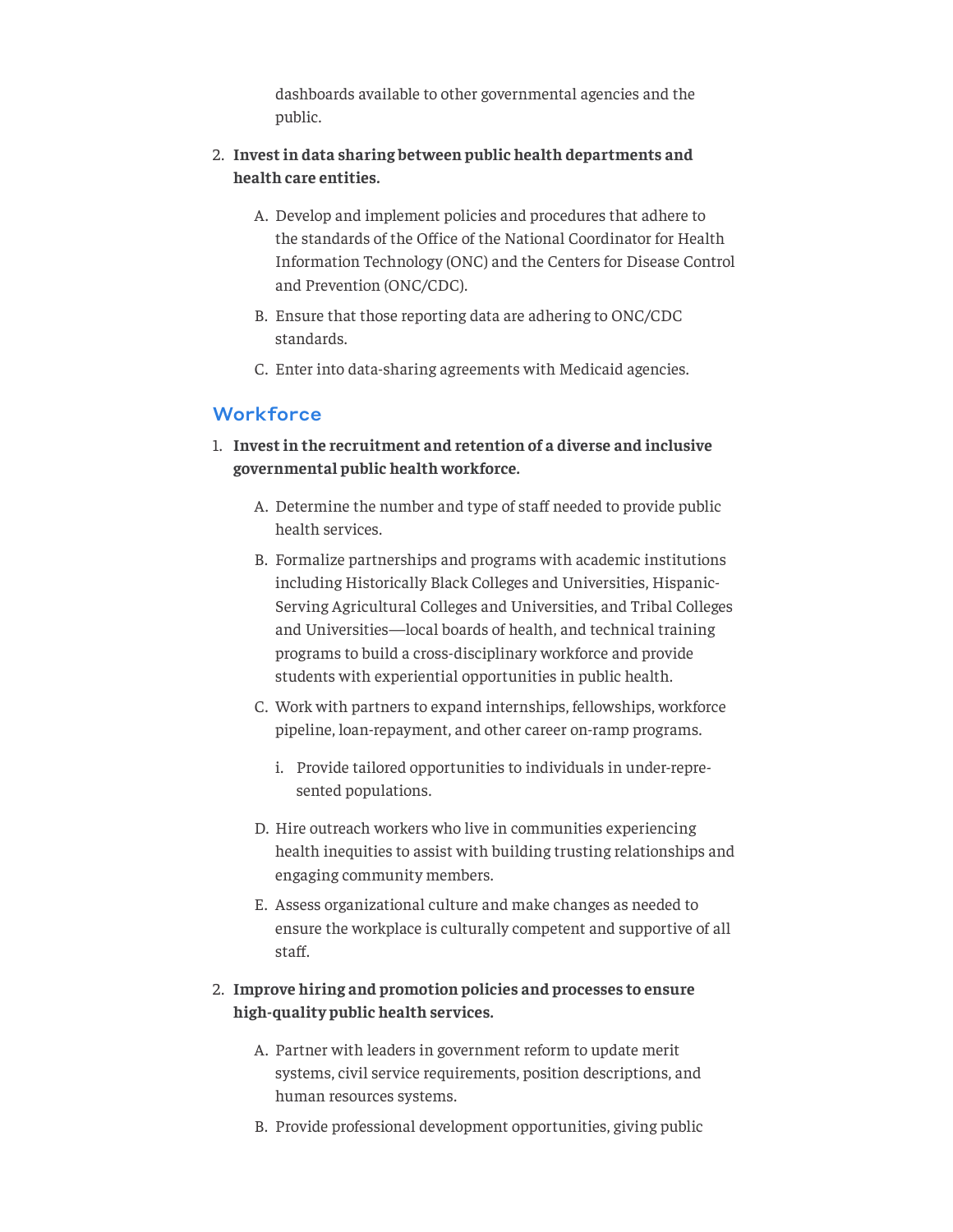health workers the skills and knowledge needed to meet modern public health challenges (e.g., change management, data science skills, and cultural and linguistic competencies).

C. Work to secure a full complement of health supports to prevent burnout and turnover, including mental health services and comprehensive paid leave.

#### Public Health Laws and Governance

- 1. **Review, evaluate, and modernize public health governance structures and statutory responsibilities.** 
	- A. Direct counsel with public health law expertise to review existing regulations and ensure they are relevant, provide the ability to protect the health of the public, and are legally sound.
	- B. Ensure that opportunities for public input in rule-making processes are widely publicized, transparent, and easily accessible.
		- i. Specifically solicit feedback from those who will be most affected by new rules.
- 2. **Support and clearly communicate the roles of public health departments to the public.**
	- A. Develop and maintain ongoing relationships with local and statewide media.
	- B. Develop, routinely update, and implement a communications plan that articulates public health responsibilities.
	- C. Maintain the expertise to develop and implement a risk communications strategy.

#### **Partnerships**

- 1. **Incentivize partnerships between public health departments and other sectors (e.g., housing, food, transportation) and stakeholders (e.g., business, faith-based organizations, health care).**
	- A. Clearly delineate shared goals, respective responsibilities, and collaboration guidelines for decision-making, conflict resolution, and data sharing; use this as a foundation for sustainable collaborations.
- 2. **Establish a dedicated body charged with routinely monitoring, assessing, and influencing the implications for health in all government sector policy discussions**

A. Provide examples and evidence-informed practices to support